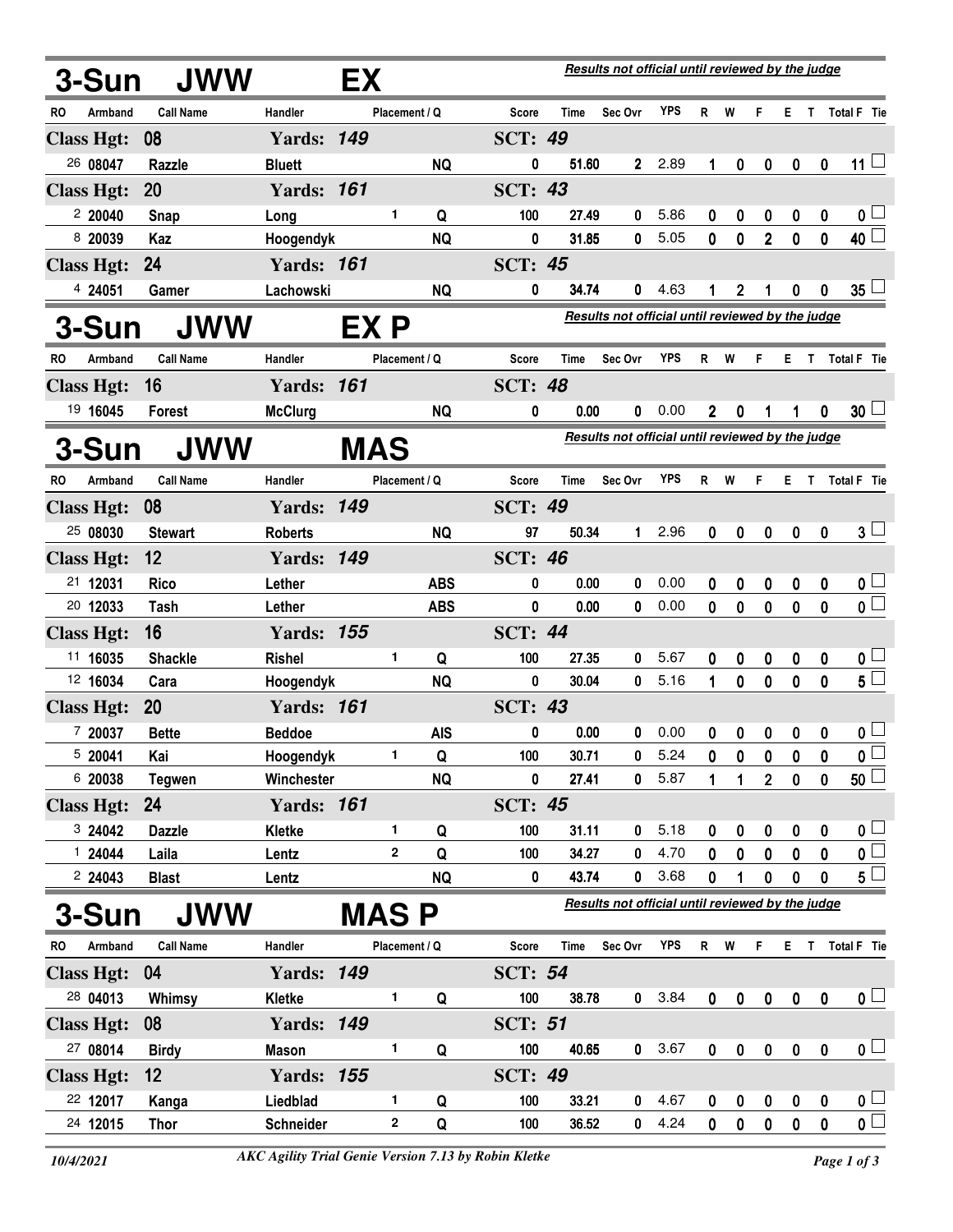| <b>SCT: 48</b><br><b>Class Hgt:</b><br>16<br><b>Yards: 161</b><br>13 16026<br>0<br>0.00<br><b>Beddoe</b><br><b>AIS</b><br>0.00<br>0<br>0<br>0<br>Emma<br>0<br>0<br>$\bf{0}$<br>16 16022<br>1.<br>6.04<br>$\bf{0}$<br>Q<br>100<br>26.67<br>0<br>0<br>0<br>0<br>0<br>Kiva<br>Liedblad<br>15 16023<br>2<br>100<br>27.78<br>5.80<br>0<br>0<br>0<br>0<br>Q<br>0<br>0<br><b>Mynx</b><br>Kletke<br>Q<br>4.67<br>14 16025<br>3<br>0<br>Road-E<br><b>Seltzer</b><br>100<br>34.44<br>0<br>0<br>0<br>0<br>0<br>$5^{\perp}$<br>18 16019<br>4.65<br>Roo <sub>2</sub><br><b>Seltzer</b><br><b>NQ</b><br>34.63<br>0<br>0<br>0<br>0<br>0<br>1<br>0<br>17 16020<br><b>ABS</b><br>0<br>0.00<br>0.00<br>0<br>0<br>0<br>$\bf{0}$<br>0<br><b>Twist</b><br>0<br>Lane<br>20<br><b>Yards: 161</b><br><b>SCT: 50</b><br><b>Class Hgt:</b><br>10 20027<br>1<br>100<br>47.33<br>3.40<br>Grazie<br>Honan<br>Q<br>0<br>0<br>0<br>0<br>0<br>0<br>5.68<br>0<br>9 20028<br><b>NQ</b><br>0<br>28.33<br>0<br>0<br>0<br>0<br><b>Stephens</b><br><b>Blysse</b><br>Results not official until reviewed by the judge<br><b>JWW</b><br>3-Sun<br><b>NOV</b><br>Β<br><b>YPS</b><br><b>Call Name</b><br>Handler<br>Placement / Q<br><b>Score</b><br>Sec Ovr<br>R W<br>F<br>E T Total F Tie<br>RO<br>Armband<br>Time<br><b>Yards: 129</b><br><b>SCT: 56</b><br><b>Class Hgt:</b><br>08<br>508007<br>2.41<br>Kletke<br><b>NQ</b><br>0<br>53.42<br>0<br><b>Aries</b><br>0<br>0<br>1<br>16<br><b>SCT: 48</b><br><b>Yards: 131</b><br><b>Class Hgt:</b><br>3,16048<br>5.37<br>Liedblad<br>95<br>24.38<br>$\mathbf{0}$<br>1.<br>Q<br>0<br>0<br>0<br>0<br>Kaper<br>Results not official until reviewed by the judge<br><b>JWW</b><br>NOV P<br><b>3-Sun</b><br><b>YPS</b><br>Handler<br>RO<br>Armband<br><b>Call Name</b><br>Placement / Q<br>Score<br><b>Time</b><br>Sec Ovr<br>R<br>W<br>T Total F Tie<br>F<br>Е.<br>131<br>SCT:<br>53<br><b>Class Hgt:</b><br>12<br><b>Yards:</b><br>2.55<br>4 12003<br>Coleman<br>1<br>Q<br>95<br>51.38<br>1<br>0<br>$\mathbf{0}$<br>$\boldsymbol{0}$<br>$\mathbf{0}$<br><b>Kelsey</b><br>0<br><b>SCT: 53</b><br>20<br><b>Yards: 133</b><br><b>Class Hgt:</b><br>0.00<br>220006<br><b>ABS</b><br>0.00<br>Remi<br>Carter<br>0<br>0<br>0<br>0<br>0<br>0<br>0<br>Results not official until reviewed by the judge<br><b>JWW</b><br><b>OPEN</b><br><b>3-Sun</b><br>YPS<br>Armband<br><b>Call Name</b><br>Handler<br>Placement / Q<br>Sec Ovr<br>W<br>E T Total F Tie<br>RO<br>Score<br>Time<br>R<br>F<br><b>SCT: 50</b><br>16<br>163<br><b>Class Hgt:</b><br>Yards:<br>0<br>50.27<br>3.24<br>$\overline{2}$<br>3,16001<br><b>NQ</b><br>0<br>$\pmb{0}$<br>0<br>Snyder<br>Fancy<br>1<br><b>SCT: 48</b><br><b>Class Hgt:</b><br><b>20</b><br><b>Yards: 167</b><br>$15\square$<br>120008<br>3.64<br>$\pmb{0}$<br>45.84<br>0<br>$\overline{2}$<br>0<br>$\pmb{0}$<br>Hank<br><b>Thommen</b><br><b>NQ</b><br>0<br>1<br>$\overline{3}$<br>$\pmb{0}$<br>120050<br>Cassidy<br>73.68<br>25<br>2.27<br>3<br>0<br>0<br><b>NQ</b><br>1<br>Lane<br>Results not official until reviewed by the judge<br><b>JWW</b><br><b>PRM</b><br>3-Sun<br><b>Call Name</b><br><b>YPS</b><br>Armband<br>Handler<br>Placement / Q<br><b>Score</b><br>Sec Ovr<br>T Total F Tie<br><b>Time</b><br>$\mathsf{R}$<br>W<br>RO<br>F<br>Е.<br><b>Class Hgt:</b><br>20<br>Yards: 0<br><b>SCT: 42</b><br>$220037*$<br><b>Beddoe</b><br>0.00<br><b>AIS</b><br>0<br>0 <sub>1</sub><br><b>Bette</b><br>0<br>0.00<br>0<br>0<br>0<br>$\boldsymbol{0}$<br>0<br>0.00<br>$120040*$<br><b>NQ</b><br>34.37<br>0<br>0<br>0<br>1<br>$\boldsymbol{0}$<br>0<br>Snap<br>0<br>Long<br>Results not official until reviewed by the judge<br><b>JWW</b><br>3-Sun<br><b>PRM P</b><br><b>YPS</b><br><b>Call Name</b><br>Handler<br>R<br>W<br>Total F Tie<br>RO<br>Armband<br>Placement / Q<br>Score<br><b>Time</b><br>Sec Ovr<br>F<br>E.<br>Τ<br><b>SCT: 53</b><br><b>Class Hgt:</b><br>08<br>Yards: 0<br>4 08014*<br>0.00<br><b>Birdy</b><br><b>Mason</b><br>0<br>39.91<br>$\mathbf{2}$<br>0<br>NQ.<br>0<br>$\mathbf 0$<br>$\mathbf{1}$<br>1 |  | 23 12016 | <b>Cricket</b> | <b>McLeod</b> |  |  | <b>NQ</b> | 0 | 32.11 | 0 | 4.83 | $\overline{2}$ | 0 | 1 | 0 | 0 | 30 <sup>L</sup>         |  |
|---------------------------------------------------------------------------------------------------------------------------------------------------------------------------------------------------------------------------------------------------------------------------------------------------------------------------------------------------------------------------------------------------------------------------------------------------------------------------------------------------------------------------------------------------------------------------------------------------------------------------------------------------------------------------------------------------------------------------------------------------------------------------------------------------------------------------------------------------------------------------------------------------------------------------------------------------------------------------------------------------------------------------------------------------------------------------------------------------------------------------------------------------------------------------------------------------------------------------------------------------------------------------------------------------------------------------------------------------------------------------------------------------------------------------------------------------------------------------------------------------------------------------------------------------------------------------------------------------------------------------------------------------------------------------------------------------------------------------------------------------------------------------------------------------------------------------------------------------------------------------------------------------------------------------------------------------------------------------------------------------------------------------------------------------------------------------------------------------------------------------------------------------------------------------------------------------------------------------------------------------------------------------------------------------------------------------------------------------------------------------------------------------------------------------------------------------------------------------------------------------------------------------------------------------------------------------------------------------------------------------------------------------------------------------------------------------------------------------------------------------------------------------------------------------------------------------------------------------------------------------------------------------------------------------------------------------------------------------------------------------------------------------------------------------------------------------------------------------------------------------------------------------------------------------------------------------------------------------------------------------------------------------------------------------------------------------------------------------------------------------------------------------------------------------------------------------------------------------------------------------------------------------------------------------------------------------------------------------------------------------------------------------------------------------------------------------------------------------------------------------------------------------------------------------------------------------------------------------------------------------------------------------------------------------------------------------------------------------------------------------------------------------------------------------------------|--|----------|----------------|---------------|--|--|-----------|---|-------|---|------|----------------|---|---|---|---|-------------------------|--|
|                                                                                                                                                                                                                                                                                                                                                                                                                                                                                                                                                                                                                                                                                                                                                                                                                                                                                                                                                                                                                                                                                                                                                                                                                                                                                                                                                                                                                                                                                                                                                                                                                                                                                                                                                                                                                                                                                                                                                                                                                                                                                                                                                                                                                                                                                                                                                                                                                                                                                                                                                                                                                                                                                                                                                                                                                                                                                                                                                                                                                                                                                                                                                                                                                                                                                                                                                                                                                                                                                                                                                                                                                                                                                                                                                                                                                                                                                                                                                                                                                                                               |  |          |                |               |  |  |           |   |       |   |      |                |   |   |   |   |                         |  |
|                                                                                                                                                                                                                                                                                                                                                                                                                                                                                                                                                                                                                                                                                                                                                                                                                                                                                                                                                                                                                                                                                                                                                                                                                                                                                                                                                                                                                                                                                                                                                                                                                                                                                                                                                                                                                                                                                                                                                                                                                                                                                                                                                                                                                                                                                                                                                                                                                                                                                                                                                                                                                                                                                                                                                                                                                                                                                                                                                                                                                                                                                                                                                                                                                                                                                                                                                                                                                                                                                                                                                                                                                                                                                                                                                                                                                                                                                                                                                                                                                                                               |  |          |                |               |  |  |           |   |       |   |      |                |   |   |   |   | $\mathbf{0}$ $\square$  |  |
|                                                                                                                                                                                                                                                                                                                                                                                                                                                                                                                                                                                                                                                                                                                                                                                                                                                                                                                                                                                                                                                                                                                                                                                                                                                                                                                                                                                                                                                                                                                                                                                                                                                                                                                                                                                                                                                                                                                                                                                                                                                                                                                                                                                                                                                                                                                                                                                                                                                                                                                                                                                                                                                                                                                                                                                                                                                                                                                                                                                                                                                                                                                                                                                                                                                                                                                                                                                                                                                                                                                                                                                                                                                                                                                                                                                                                                                                                                                                                                                                                                                               |  |          |                |               |  |  |           |   |       |   |      |                |   |   |   |   | $\overline{\mathbf{0}}$ |  |
|                                                                                                                                                                                                                                                                                                                                                                                                                                                                                                                                                                                                                                                                                                                                                                                                                                                                                                                                                                                                                                                                                                                                                                                                                                                                                                                                                                                                                                                                                                                                                                                                                                                                                                                                                                                                                                                                                                                                                                                                                                                                                                                                                                                                                                                                                                                                                                                                                                                                                                                                                                                                                                                                                                                                                                                                                                                                                                                                                                                                                                                                                                                                                                                                                                                                                                                                                                                                                                                                                                                                                                                                                                                                                                                                                                                                                                                                                                                                                                                                                                                               |  |          |                |               |  |  |           |   |       |   |      |                |   |   |   |   | $\overline{0}$          |  |
|                                                                                                                                                                                                                                                                                                                                                                                                                                                                                                                                                                                                                                                                                                                                                                                                                                                                                                                                                                                                                                                                                                                                                                                                                                                                                                                                                                                                                                                                                                                                                                                                                                                                                                                                                                                                                                                                                                                                                                                                                                                                                                                                                                                                                                                                                                                                                                                                                                                                                                                                                                                                                                                                                                                                                                                                                                                                                                                                                                                                                                                                                                                                                                                                                                                                                                                                                                                                                                                                                                                                                                                                                                                                                                                                                                                                                                                                                                                                                                                                                                                               |  |          |                |               |  |  |           |   |       |   |      |                |   |   |   |   | $\overline{0}$          |  |
|                                                                                                                                                                                                                                                                                                                                                                                                                                                                                                                                                                                                                                                                                                                                                                                                                                                                                                                                                                                                                                                                                                                                                                                                                                                                                                                                                                                                                                                                                                                                                                                                                                                                                                                                                                                                                                                                                                                                                                                                                                                                                                                                                                                                                                                                                                                                                                                                                                                                                                                                                                                                                                                                                                                                                                                                                                                                                                                                                                                                                                                                                                                                                                                                                                                                                                                                                                                                                                                                                                                                                                                                                                                                                                                                                                                                                                                                                                                                                                                                                                                               |  |          |                |               |  |  |           |   |       |   |      |                |   |   |   |   |                         |  |
|                                                                                                                                                                                                                                                                                                                                                                                                                                                                                                                                                                                                                                                                                                                                                                                                                                                                                                                                                                                                                                                                                                                                                                                                                                                                                                                                                                                                                                                                                                                                                                                                                                                                                                                                                                                                                                                                                                                                                                                                                                                                                                                                                                                                                                                                                                                                                                                                                                                                                                                                                                                                                                                                                                                                                                                                                                                                                                                                                                                                                                                                                                                                                                                                                                                                                                                                                                                                                                                                                                                                                                                                                                                                                                                                                                                                                                                                                                                                                                                                                                                               |  |          |                |               |  |  |           |   |       |   |      |                |   |   |   |   | $\overline{\mathbf{0}}$ |  |
|                                                                                                                                                                                                                                                                                                                                                                                                                                                                                                                                                                                                                                                                                                                                                                                                                                                                                                                                                                                                                                                                                                                                                                                                                                                                                                                                                                                                                                                                                                                                                                                                                                                                                                                                                                                                                                                                                                                                                                                                                                                                                                                                                                                                                                                                                                                                                                                                                                                                                                                                                                                                                                                                                                                                                                                                                                                                                                                                                                                                                                                                                                                                                                                                                                                                                                                                                                                                                                                                                                                                                                                                                                                                                                                                                                                                                                                                                                                                                                                                                                                               |  |          |                |               |  |  |           |   |       |   |      |                |   |   |   |   |                         |  |
|                                                                                                                                                                                                                                                                                                                                                                                                                                                                                                                                                                                                                                                                                                                                                                                                                                                                                                                                                                                                                                                                                                                                                                                                                                                                                                                                                                                                                                                                                                                                                                                                                                                                                                                                                                                                                                                                                                                                                                                                                                                                                                                                                                                                                                                                                                                                                                                                                                                                                                                                                                                                                                                                                                                                                                                                                                                                                                                                                                                                                                                                                                                                                                                                                                                                                                                                                                                                                                                                                                                                                                                                                                                                                                                                                                                                                                                                                                                                                                                                                                                               |  |          |                |               |  |  |           |   |       |   |      |                |   |   |   |   | $\mathbf{0}$ $\Box$     |  |
|                                                                                                                                                                                                                                                                                                                                                                                                                                                                                                                                                                                                                                                                                                                                                                                                                                                                                                                                                                                                                                                                                                                                                                                                                                                                                                                                                                                                                                                                                                                                                                                                                                                                                                                                                                                                                                                                                                                                                                                                                                                                                                                                                                                                                                                                                                                                                                                                                                                                                                                                                                                                                                                                                                                                                                                                                                                                                                                                                                                                                                                                                                                                                                                                                                                                                                                                                                                                                                                                                                                                                                                                                                                                                                                                                                                                                                                                                                                                                                                                                                                               |  |          |                |               |  |  |           |   |       |   |      |                |   |   |   |   | 20                      |  |
|                                                                                                                                                                                                                                                                                                                                                                                                                                                                                                                                                                                                                                                                                                                                                                                                                                                                                                                                                                                                                                                                                                                                                                                                                                                                                                                                                                                                                                                                                                                                                                                                                                                                                                                                                                                                                                                                                                                                                                                                                                                                                                                                                                                                                                                                                                                                                                                                                                                                                                                                                                                                                                                                                                                                                                                                                                                                                                                                                                                                                                                                                                                                                                                                                                                                                                                                                                                                                                                                                                                                                                                                                                                                                                                                                                                                                                                                                                                                                                                                                                                               |  |          |                |               |  |  |           |   |       |   |      |                |   |   |   |   |                         |  |
|                                                                                                                                                                                                                                                                                                                                                                                                                                                                                                                                                                                                                                                                                                                                                                                                                                                                                                                                                                                                                                                                                                                                                                                                                                                                                                                                                                                                                                                                                                                                                                                                                                                                                                                                                                                                                                                                                                                                                                                                                                                                                                                                                                                                                                                                                                                                                                                                                                                                                                                                                                                                                                                                                                                                                                                                                                                                                                                                                                                                                                                                                                                                                                                                                                                                                                                                                                                                                                                                                                                                                                                                                                                                                                                                                                                                                                                                                                                                                                                                                                                               |  |          |                |               |  |  |           |   |       |   |      |                |   |   |   |   |                         |  |
|                                                                                                                                                                                                                                                                                                                                                                                                                                                                                                                                                                                                                                                                                                                                                                                                                                                                                                                                                                                                                                                                                                                                                                                                                                                                                                                                                                                                                                                                                                                                                                                                                                                                                                                                                                                                                                                                                                                                                                                                                                                                                                                                                                                                                                                                                                                                                                                                                                                                                                                                                                                                                                                                                                                                                                                                                                                                                                                                                                                                                                                                                                                                                                                                                                                                                                                                                                                                                                                                                                                                                                                                                                                                                                                                                                                                                                                                                                                                                                                                                                                               |  |          |                |               |  |  |           |   |       |   |      |                |   |   |   |   |                         |  |
|                                                                                                                                                                                                                                                                                                                                                                                                                                                                                                                                                                                                                                                                                                                                                                                                                                                                                                                                                                                                                                                                                                                                                                                                                                                                                                                                                                                                                                                                                                                                                                                                                                                                                                                                                                                                                                                                                                                                                                                                                                                                                                                                                                                                                                                                                                                                                                                                                                                                                                                                                                                                                                                                                                                                                                                                                                                                                                                                                                                                                                                                                                                                                                                                                                                                                                                                                                                                                                                                                                                                                                                                                                                                                                                                                                                                                                                                                                                                                                                                                                                               |  |          |                |               |  |  |           |   |       |   |      |                |   |   |   |   | 30 <sup>1</sup>         |  |
|                                                                                                                                                                                                                                                                                                                                                                                                                                                                                                                                                                                                                                                                                                                                                                                                                                                                                                                                                                                                                                                                                                                                                                                                                                                                                                                                                                                                                                                                                                                                                                                                                                                                                                                                                                                                                                                                                                                                                                                                                                                                                                                                                                                                                                                                                                                                                                                                                                                                                                                                                                                                                                                                                                                                                                                                                                                                                                                                                                                                                                                                                                                                                                                                                                                                                                                                                                                                                                                                                                                                                                                                                                                                                                                                                                                                                                                                                                                                                                                                                                                               |  |          |                |               |  |  |           |   |       |   |      |                |   |   |   |   |                         |  |
|                                                                                                                                                                                                                                                                                                                                                                                                                                                                                                                                                                                                                                                                                                                                                                                                                                                                                                                                                                                                                                                                                                                                                                                                                                                                                                                                                                                                                                                                                                                                                                                                                                                                                                                                                                                                                                                                                                                                                                                                                                                                                                                                                                                                                                                                                                                                                                                                                                                                                                                                                                                                                                                                                                                                                                                                                                                                                                                                                                                                                                                                                                                                                                                                                                                                                                                                                                                                                                                                                                                                                                                                                                                                                                                                                                                                                                                                                                                                                                                                                                                               |  |          |                |               |  |  |           |   |       |   |      |                |   |   |   |   | $5\perp$                |  |
|                                                                                                                                                                                                                                                                                                                                                                                                                                                                                                                                                                                                                                                                                                                                                                                                                                                                                                                                                                                                                                                                                                                                                                                                                                                                                                                                                                                                                                                                                                                                                                                                                                                                                                                                                                                                                                                                                                                                                                                                                                                                                                                                                                                                                                                                                                                                                                                                                                                                                                                                                                                                                                                                                                                                                                                                                                                                                                                                                                                                                                                                                                                                                                                                                                                                                                                                                                                                                                                                                                                                                                                                                                                                                                                                                                                                                                                                                                                                                                                                                                                               |  |          |                |               |  |  |           |   |       |   |      |                |   |   |   |   |                         |  |
|                                                                                                                                                                                                                                                                                                                                                                                                                                                                                                                                                                                                                                                                                                                                                                                                                                                                                                                                                                                                                                                                                                                                                                                                                                                                                                                                                                                                                                                                                                                                                                                                                                                                                                                                                                                                                                                                                                                                                                                                                                                                                                                                                                                                                                                                                                                                                                                                                                                                                                                                                                                                                                                                                                                                                                                                                                                                                                                                                                                                                                                                                                                                                                                                                                                                                                                                                                                                                                                                                                                                                                                                                                                                                                                                                                                                                                                                                                                                                                                                                                                               |  |          |                |               |  |  |           |   |       |   |      |                |   |   |   |   |                         |  |
|                                                                                                                                                                                                                                                                                                                                                                                                                                                                                                                                                                                                                                                                                                                                                                                                                                                                                                                                                                                                                                                                                                                                                                                                                                                                                                                                                                                                                                                                                                                                                                                                                                                                                                                                                                                                                                                                                                                                                                                                                                                                                                                                                                                                                                                                                                                                                                                                                                                                                                                                                                                                                                                                                                                                                                                                                                                                                                                                                                                                                                                                                                                                                                                                                                                                                                                                                                                                                                                                                                                                                                                                                                                                                                                                                                                                                                                                                                                                                                                                                                                               |  |          |                |               |  |  |           |   |       |   |      |                |   |   |   |   |                         |  |
|                                                                                                                                                                                                                                                                                                                                                                                                                                                                                                                                                                                                                                                                                                                                                                                                                                                                                                                                                                                                                                                                                                                                                                                                                                                                                                                                                                                                                                                                                                                                                                                                                                                                                                                                                                                                                                                                                                                                                                                                                                                                                                                                                                                                                                                                                                                                                                                                                                                                                                                                                                                                                                                                                                                                                                                                                                                                                                                                                                                                                                                                                                                                                                                                                                                                                                                                                                                                                                                                                                                                                                                                                                                                                                                                                                                                                                                                                                                                                                                                                                                               |  |          |                |               |  |  |           |   |       |   |      |                |   |   |   |   | $5^{\square}$           |  |
|                                                                                                                                                                                                                                                                                                                                                                                                                                                                                                                                                                                                                                                                                                                                                                                                                                                                                                                                                                                                                                                                                                                                                                                                                                                                                                                                                                                                                                                                                                                                                                                                                                                                                                                                                                                                                                                                                                                                                                                                                                                                                                                                                                                                                                                                                                                                                                                                                                                                                                                                                                                                                                                                                                                                                                                                                                                                                                                                                                                                                                                                                                                                                                                                                                                                                                                                                                                                                                                                                                                                                                                                                                                                                                                                                                                                                                                                                                                                                                                                                                                               |  |          |                |               |  |  |           |   |       |   |      |                |   |   |   |   |                         |  |
|                                                                                                                                                                                                                                                                                                                                                                                                                                                                                                                                                                                                                                                                                                                                                                                                                                                                                                                                                                                                                                                                                                                                                                                                                                                                                                                                                                                                                                                                                                                                                                                                                                                                                                                                                                                                                                                                                                                                                                                                                                                                                                                                                                                                                                                                                                                                                                                                                                                                                                                                                                                                                                                                                                                                                                                                                                                                                                                                                                                                                                                                                                                                                                                                                                                                                                                                                                                                                                                                                                                                                                                                                                                                                                                                                                                                                                                                                                                                                                                                                                                               |  |          |                |               |  |  |           |   |       |   |      |                |   |   |   |   | 0 <sub>1</sub>          |  |
|                                                                                                                                                                                                                                                                                                                                                                                                                                                                                                                                                                                                                                                                                                                                                                                                                                                                                                                                                                                                                                                                                                                                                                                                                                                                                                                                                                                                                                                                                                                                                                                                                                                                                                                                                                                                                                                                                                                                                                                                                                                                                                                                                                                                                                                                                                                                                                                                                                                                                                                                                                                                                                                                                                                                                                                                                                                                                                                                                                                                                                                                                                                                                                                                                                                                                                                                                                                                                                                                                                                                                                                                                                                                                                                                                                                                                                                                                                                                                                                                                                                               |  |          |                |               |  |  |           |   |       |   |      |                |   |   |   |   |                         |  |
|                                                                                                                                                                                                                                                                                                                                                                                                                                                                                                                                                                                                                                                                                                                                                                                                                                                                                                                                                                                                                                                                                                                                                                                                                                                                                                                                                                                                                                                                                                                                                                                                                                                                                                                                                                                                                                                                                                                                                                                                                                                                                                                                                                                                                                                                                                                                                                                                                                                                                                                                                                                                                                                                                                                                                                                                                                                                                                                                                                                                                                                                                                                                                                                                                                                                                                                                                                                                                                                                                                                                                                                                                                                                                                                                                                                                                                                                                                                                                                                                                                                               |  |          |                |               |  |  |           |   |       |   |      |                |   |   |   |   |                         |  |
|                                                                                                                                                                                                                                                                                                                                                                                                                                                                                                                                                                                                                                                                                                                                                                                                                                                                                                                                                                                                                                                                                                                                                                                                                                                                                                                                                                                                                                                                                                                                                                                                                                                                                                                                                                                                                                                                                                                                                                                                                                                                                                                                                                                                                                                                                                                                                                                                                                                                                                                                                                                                                                                                                                                                                                                                                                                                                                                                                                                                                                                                                                                                                                                                                                                                                                                                                                                                                                                                                                                                                                                                                                                                                                                                                                                                                                                                                                                                                                                                                                                               |  |          |                |               |  |  |           |   |       |   |      |                |   |   |   |   |                         |  |
|                                                                                                                                                                                                                                                                                                                                                                                                                                                                                                                                                                                                                                                                                                                                                                                                                                                                                                                                                                                                                                                                                                                                                                                                                                                                                                                                                                                                                                                                                                                                                                                                                                                                                                                                                                                                                                                                                                                                                                                                                                                                                                                                                                                                                                                                                                                                                                                                                                                                                                                                                                                                                                                                                                                                                                                                                                                                                                                                                                                                                                                                                                                                                                                                                                                                                                                                                                                                                                                                                                                                                                                                                                                                                                                                                                                                                                                                                                                                                                                                                                                               |  |          |                |               |  |  |           |   |       |   |      |                |   |   |   |   | $50 \Box$               |  |
|                                                                                                                                                                                                                                                                                                                                                                                                                                                                                                                                                                                                                                                                                                                                                                                                                                                                                                                                                                                                                                                                                                                                                                                                                                                                                                                                                                                                                                                                                                                                                                                                                                                                                                                                                                                                                                                                                                                                                                                                                                                                                                                                                                                                                                                                                                                                                                                                                                                                                                                                                                                                                                                                                                                                                                                                                                                                                                                                                                                                                                                                                                                                                                                                                                                                                                                                                                                                                                                                                                                                                                                                                                                                                                                                                                                                                                                                                                                                                                                                                                                               |  |          |                |               |  |  |           |   |       |   |      |                |   |   |   |   |                         |  |
|                                                                                                                                                                                                                                                                                                                                                                                                                                                                                                                                                                                                                                                                                                                                                                                                                                                                                                                                                                                                                                                                                                                                                                                                                                                                                                                                                                                                                                                                                                                                                                                                                                                                                                                                                                                                                                                                                                                                                                                                                                                                                                                                                                                                                                                                                                                                                                                                                                                                                                                                                                                                                                                                                                                                                                                                                                                                                                                                                                                                                                                                                                                                                                                                                                                                                                                                                                                                                                                                                                                                                                                                                                                                                                                                                                                                                                                                                                                                                                                                                                                               |  |          |                |               |  |  |           |   |       |   |      |                |   |   |   |   |                         |  |
|                                                                                                                                                                                                                                                                                                                                                                                                                                                                                                                                                                                                                                                                                                                                                                                                                                                                                                                                                                                                                                                                                                                                                                                                                                                                                                                                                                                                                                                                                                                                                                                                                                                                                                                                                                                                                                                                                                                                                                                                                                                                                                                                                                                                                                                                                                                                                                                                                                                                                                                                                                                                                                                                                                                                                                                                                                                                                                                                                                                                                                                                                                                                                                                                                                                                                                                                                                                                                                                                                                                                                                                                                                                                                                                                                                                                                                                                                                                                                                                                                                                               |  |          |                |               |  |  |           |   |       |   |      |                |   |   |   |   | 80                      |  |
|                                                                                                                                                                                                                                                                                                                                                                                                                                                                                                                                                                                                                                                                                                                                                                                                                                                                                                                                                                                                                                                                                                                                                                                                                                                                                                                                                                                                                                                                                                                                                                                                                                                                                                                                                                                                                                                                                                                                                                                                                                                                                                                                                                                                                                                                                                                                                                                                                                                                                                                                                                                                                                                                                                                                                                                                                                                                                                                                                                                                                                                                                                                                                                                                                                                                                                                                                                                                                                                                                                                                                                                                                                                                                                                                                                                                                                                                                                                                                                                                                                                               |  |          |                |               |  |  |           |   |       |   |      |                |   |   |   |   |                         |  |
|                                                                                                                                                                                                                                                                                                                                                                                                                                                                                                                                                                                                                                                                                                                                                                                                                                                                                                                                                                                                                                                                                                                                                                                                                                                                                                                                                                                                                                                                                                                                                                                                                                                                                                                                                                                                                                                                                                                                                                                                                                                                                                                                                                                                                                                                                                                                                                                                                                                                                                                                                                                                                                                                                                                                                                                                                                                                                                                                                                                                                                                                                                                                                                                                                                                                                                                                                                                                                                                                                                                                                                                                                                                                                                                                                                                                                                                                                                                                                                                                                                                               |  |          |                |               |  |  |           |   |       |   |      |                |   |   |   |   |                         |  |
|                                                                                                                                                                                                                                                                                                                                                                                                                                                                                                                                                                                                                                                                                                                                                                                                                                                                                                                                                                                                                                                                                                                                                                                                                                                                                                                                                                                                                                                                                                                                                                                                                                                                                                                                                                                                                                                                                                                                                                                                                                                                                                                                                                                                                                                                                                                                                                                                                                                                                                                                                                                                                                                                                                                                                                                                                                                                                                                                                                                                                                                                                                                                                                                                                                                                                                                                                                                                                                                                                                                                                                                                                                                                                                                                                                                                                                                                                                                                                                                                                                                               |  |          |                |               |  |  |           |   |       |   |      |                |   |   |   |   |                         |  |
|                                                                                                                                                                                                                                                                                                                                                                                                                                                                                                                                                                                                                                                                                                                                                                                                                                                                                                                                                                                                                                                                                                                                                                                                                                                                                                                                                                                                                                                                                                                                                                                                                                                                                                                                                                                                                                                                                                                                                                                                                                                                                                                                                                                                                                                                                                                                                                                                                                                                                                                                                                                                                                                                                                                                                                                                                                                                                                                                                                                                                                                                                                                                                                                                                                                                                                                                                                                                                                                                                                                                                                                                                                                                                                                                                                                                                                                                                                                                                                                                                                                               |  |          |                |               |  |  |           |   |       |   |      |                |   |   |   |   |                         |  |
|                                                                                                                                                                                                                                                                                                                                                                                                                                                                                                                                                                                                                                                                                                                                                                                                                                                                                                                                                                                                                                                                                                                                                                                                                                                                                                                                                                                                                                                                                                                                                                                                                                                                                                                                                                                                                                                                                                                                                                                                                                                                                                                                                                                                                                                                                                                                                                                                                                                                                                                                                                                                                                                                                                                                                                                                                                                                                                                                                                                                                                                                                                                                                                                                                                                                                                                                                                                                                                                                                                                                                                                                                                                                                                                                                                                                                                                                                                                                                                                                                                                               |  |          |                |               |  |  |           |   |       |   |      |                |   |   |   |   | $20$ $\Box$             |  |
|                                                                                                                                                                                                                                                                                                                                                                                                                                                                                                                                                                                                                                                                                                                                                                                                                                                                                                                                                                                                                                                                                                                                                                                                                                                                                                                                                                                                                                                                                                                                                                                                                                                                                                                                                                                                                                                                                                                                                                                                                                                                                                                                                                                                                                                                                                                                                                                                                                                                                                                                                                                                                                                                                                                                                                                                                                                                                                                                                                                                                                                                                                                                                                                                                                                                                                                                                                                                                                                                                                                                                                                                                                                                                                                                                                                                                                                                                                                                                                                                                                                               |  |          |                |               |  |  |           |   |       |   |      |                |   |   |   |   |                         |  |
|                                                                                                                                                                                                                                                                                                                                                                                                                                                                                                                                                                                                                                                                                                                                                                                                                                                                                                                                                                                                                                                                                                                                                                                                                                                                                                                                                                                                                                                                                                                                                                                                                                                                                                                                                                                                                                                                                                                                                                                                                                                                                                                                                                                                                                                                                                                                                                                                                                                                                                                                                                                                                                                                                                                                                                                                                                                                                                                                                                                                                                                                                                                                                                                                                                                                                                                                                                                                                                                                                                                                                                                                                                                                                                                                                                                                                                                                                                                                                                                                                                                               |  |          |                |               |  |  |           |   |       |   |      |                |   |   |   |   |                         |  |
|                                                                                                                                                                                                                                                                                                                                                                                                                                                                                                                                                                                                                                                                                                                                                                                                                                                                                                                                                                                                                                                                                                                                                                                                                                                                                                                                                                                                                                                                                                                                                                                                                                                                                                                                                                                                                                                                                                                                                                                                                                                                                                                                                                                                                                                                                                                                                                                                                                                                                                                                                                                                                                                                                                                                                                                                                                                                                                                                                                                                                                                                                                                                                                                                                                                                                                                                                                                                                                                                                                                                                                                                                                                                                                                                                                                                                                                                                                                                                                                                                                                               |  |          |                |               |  |  |           |   |       |   |      |                |   |   |   |   |                         |  |
|                                                                                                                                                                                                                                                                                                                                                                                                                                                                                                                                                                                                                                                                                                                                                                                                                                                                                                                                                                                                                                                                                                                                                                                                                                                                                                                                                                                                                                                                                                                                                                                                                                                                                                                                                                                                                                                                                                                                                                                                                                                                                                                                                                                                                                                                                                                                                                                                                                                                                                                                                                                                                                                                                                                                                                                                                                                                                                                                                                                                                                                                                                                                                                                                                                                                                                                                                                                                                                                                                                                                                                                                                                                                                                                                                                                                                                                                                                                                                                                                                                                               |  |          |                |               |  |  |           |   |       |   |      |                |   |   |   |   | 30 <sup>1</sup>         |  |